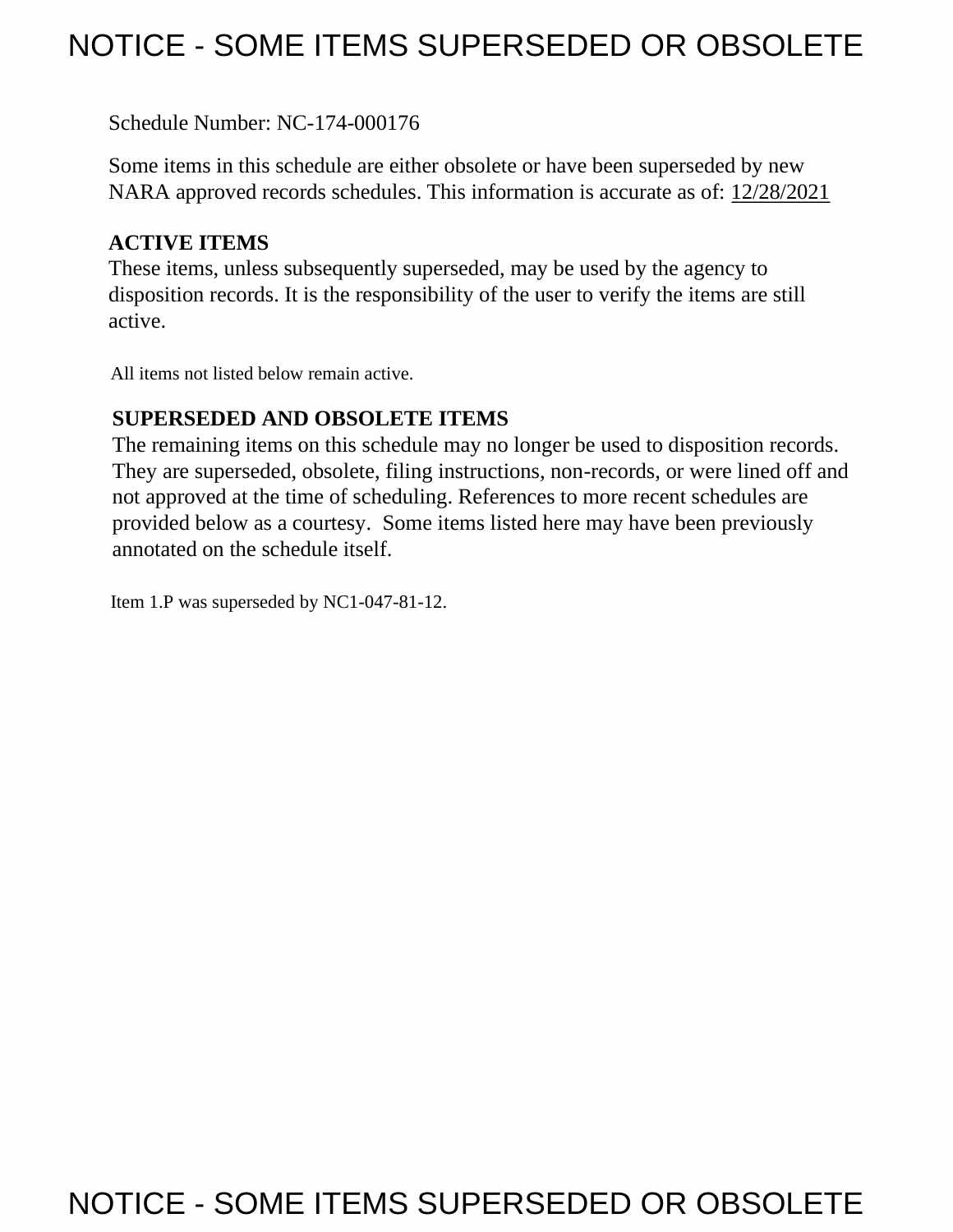|                                                                                  | RG+TNCD                                                                                                                                                                                                                                                                                                                                                                                                           | لمحتمدهم                          |                                                  |
|----------------------------------------------------------------------------------|-------------------------------------------------------------------------------------------------------------------------------------------------------------------------------------------------------------------------------------------------------------------------------------------------------------------------------------------------------------------------------------------------------------------|-----------------------------------|--------------------------------------------------|
| Scandard-Form No. 115<br>Revised November 1951.<br>Presented by General Services | T FOR AUTHORITY<br>REOI                                                                                                                                                                                                                                                                                                                                                                                           | LEAVE ELLIK                       |                                                  |
| Administration<br>GSA Rest. 3-1V-106                                             | <b>VEIVED</b><br>DATE<br>TO DISPOSE OF RECORDS<br>MAR 2 1 1974                                                                                                                                                                                                                                                                                                                                                    | JOB NO.                           |                                                  |
| $113 - 103$                                                                      | (See Instructions on Reverse) + $\angle$<br>DATE APPROVED                                                                                                                                                                                                                                                                                                                                                         |                                   |                                                  |
| TO:                                                                              | GENERAL SERVICES ADMINISTRATION.                                                                                                                                                                                                                                                                                                                                                                                  | N                                 |                                                  |
|                                                                                  | NATIONAL ARCHIVES AND RECORDS SERVICE, VIASHINGTON, D.C. 20408                                                                                                                                                                                                                                                                                                                                                    | CONGRESSIONAL AUTHORIZATION       |                                                  |
|                                                                                  | HOUSE REFORT NO.<br>1. FROM (AGENCY OR ESTABLISH NENT)                                                                                                                                                                                                                                                                                                                                                            |                                   | DATE<br>CONGRESS                                 |
| 2. MAJOR SUBDITISION                                                             | Department of Health, Education, and Walfare                                                                                                                                                                                                                                                                                                                                                                      | NOTIFICATION TO AGENCY            | SESSION                                          |
|                                                                                  | Social Security Administration                                                                                                                                                                                                                                                                                                                                                                                    |                                   | CONGRESS HAS AUTHORIZED DISPOSAL OF ITEMS MARKED |
| 3. MINOR SUBDIVISION                                                             |                                                                                                                                                                                                                                                                                                                                                                                                                   | "CISPOSAL APPROVED" IN COLUMN IQ. |                                                  |
|                                                                                  | Bureau of District Office Operations                                                                                                                                                                                                                                                                                                                                                                              |                                   |                                                  |
|                                                                                  | 5. TEL. EXT.<br>4. NAME OF PERSON WITH WHOM TO CONFER<br>594-5771<br>Arthur J. Benner                                                                                                                                                                                                                                                                                                                             |                                   |                                                  |
|                                                                                  | <b>8. CERTIFICATE OF AGENCY REPRESENTATIVE:</b>                                                                                                                                                                                                                                                                                                                                                                   |                                   |                                                  |
|                                                                                  | I hereby certify that I am authorized to act for the head of this agency in matters pertaining to the disposal of records, and that the records described in this list                                                                                                                                                                                                                                            |                                   |                                                  |
|                                                                                  | schedule of ______ pages are proposed for disposal for the reason indicated: ("X" only one)                                                                                                                                                                                                                                                                                                                       |                                   |                                                  |
| A<br>further retention.                                                          | The records will cease to have sufficient value.<br>The records have<br>в<br>ceased to have suffi-<br>to warrant further retention on the expiration<br>of the period of time indicated or on the occur-<br>cient value to warrant<br>rence of the event specified.                                                                                                                                               |                                   |                                                  |
|                                                                                  |                                                                                                                                                                                                                                                                                                                                                                                                                   |                                   |                                                  |
|                                                                                  | <b>Russell</b><br>$\Omega$ .<br>Hess                                                                                                                                                                                                                                                                                                                                                                              | Dept. Records Mgt. Officer        |                                                  |
| (Date)                                                                           | (Signsture of Agency Representative)                                                                                                                                                                                                                                                                                                                                                                              | (Title)                           |                                                  |
| 7.<br>ITEM NO.                                                                   | 8. DESCRIPTION OF ITEM<br>(WITH INCLUSIVE DATES OR RETENTION PERIODS)                                                                                                                                                                                                                                                                                                                                             | 9.<br>SAMPLE OR<br>JOB NO.        | 10.<br>ACTION TAKEN                              |
|                                                                                  | RECORDS RETENTION AND DISPOSAL SCHEDULE<br>DISTRICT OFFICE OPERATIONS<br>(District and Branch Offices)                                                                                                                                                                                                                                                                                                            |                                   |                                                  |
|                                                                                  | The records described in this Schedule are accumulated<br>by the Bureau of District Office Operations pursuant to<br>Titles II, XIV, XVI, and XVIII of the Social Security<br>Act. They are filed in district and branch offices,<br>BDOO. Not all of the records are maintained in any<br>single office, however.                                                                                                |                                   |                                                  |
| I.                                                                               | BDOO GENERAL ADMINISTRATION RECORDS                                                                                                                                                                                                                                                                                                                                                                               |                                   |                                                  |
|                                                                                  | These records are created as a result of administrative<br>actions that are related to an SSA program, but are<br>only incidental to its performance.                                                                                                                                                                                                                                                             |                                   |                                                  |
|                                                                                  | Public Information Records<br>Α.                                                                                                                                                                                                                                                                                                                                                                                  |                                   |                                                  |
|                                                                                  | These records consist of correspondence and reports<br>of telephone conversations from the public and<br>from Congressmen, on such matters as the service<br>received in the district or branch office, inquiries<br>pertaining to individual beneficiaries, and related<br>concerns. Included are copies of speeches given by<br>district or branch office personnel, and other public<br>relations information. |                                   |                                                  |
|                                                                                  | $s$ entto E                                                                                                                                                                                                                                                                                                                                                                                                       |                                   |                                                  |
|                                                                                  |                                                                                                                                                                                                                                                                                                                                                                                                                   |                                   |                                                  |
|                                                                                  | Four conjes, including original, to be substitted to the National<br>rchives and Records Service                                                                                                                                                                                                                                                                                                                  |                                   |                                                  |

 $\ddot{\phantom{0}}$ 

هب

122711227

 $\ddots$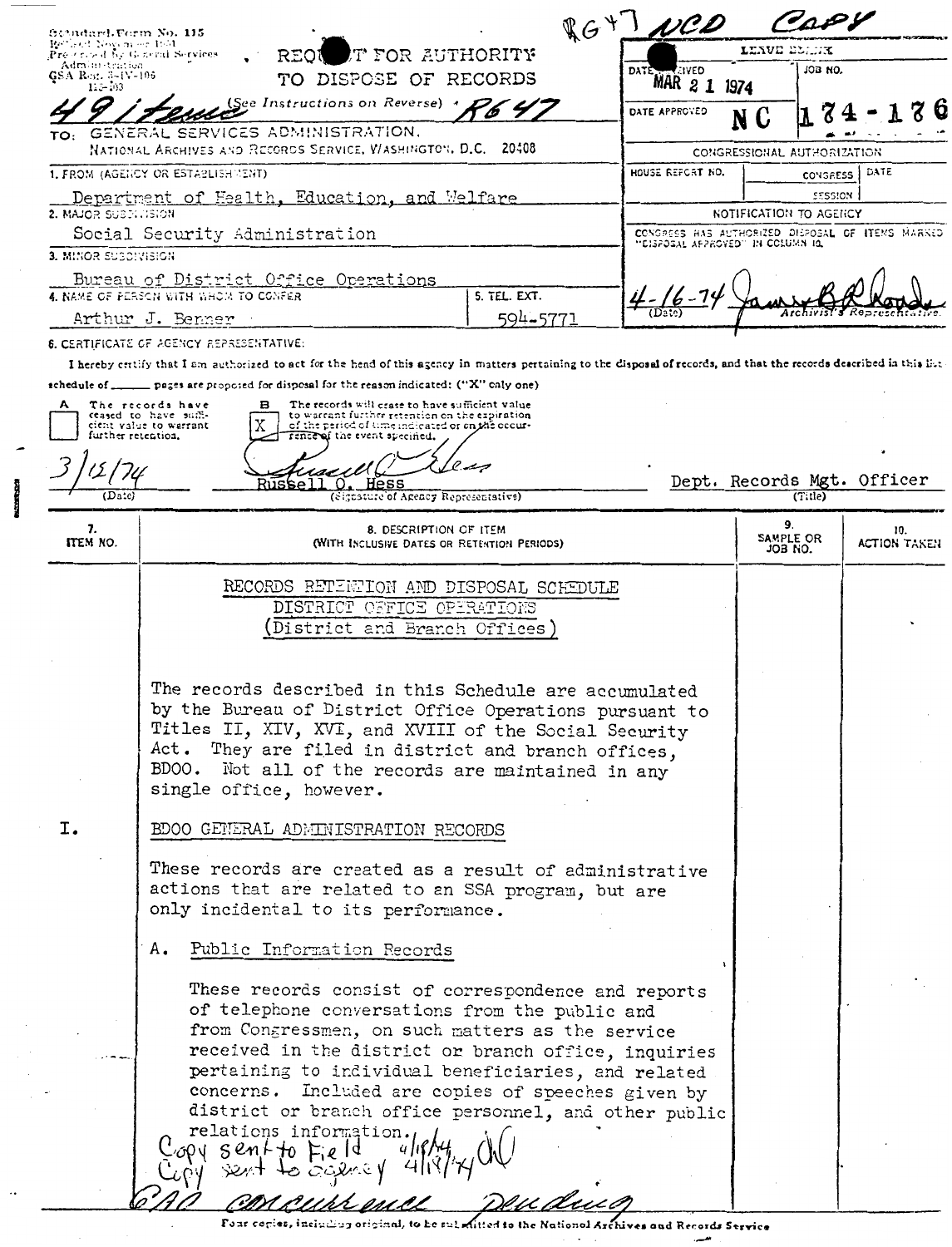$\blacksquare$ 

 $\ddot{\phantom{0}}$ 

#### REQUEST FOR AUTHORITY TO DISPOSE OF RECORDS-Continuation Sheet

| 7.<br>ITEM NO. |    | <b>S. DESCRIPTION OF ITEM</b><br>(WITH INCLUSIVE DATES OR RETENTION PERIODS).                                                                                                                           | 9.<br>SAMPLE OR<br>ON EOL | 10.<br>ACTION TAKEN |
|----------------|----|---------------------------------------------------------------------------------------------------------------------------------------------------------------------------------------------------------|---------------------------|---------------------|
|                |    | Congressional Correspondence<br>ı.                                                                                                                                                                      |                           |                     |
|                |    | Destroy after 2 years.                                                                                                                                                                                  |                           |                     |
|                |    | 2.<br>All Other Material                                                                                                                                                                                |                           |                     |
|                |    | Destroy after 1 year.                                                                                                                                                                                   |                           |                     |
|                | в. | BDOO Memos                                                                                                                                                                                              |                           |                     |
|                |    | These memorandums ("See Belows," numbered and<br>unnumbered, and Identicals), are copies of central<br>office issuances, which state or clarify BD00<br>organizational policies or issued instructions. |                           |                     |
|                |    | Destroy after 2 years.                                                                                                                                                                                  |                           |                     |
|                |    | C. General Administration Notes                                                                                                                                                                         |                           |                     |
|                |    | These documents from BDOO Central Office ("GANs")<br>highlight new procedures for claims or management<br>of the district or branch office.                                                             |                           |                     |
|                |    | Destroy after 1 year.                                                                                                                                                                                   |                           |                     |
|                | D. | Program Circulars                                                                                                                                                                                       |                           |                     |
|                |    | These circulars outline new procedures for SSA<br>programs, such as health insurance, disability<br>insurance, retirement and survivor's insurance,<br>and supplemental security income.                |                           |                     |
|                |    | Destroy when superseded, obsolete, or when no<br>longer needed for reference.                                                                                                                           |                           |                     |
|                | Ε. | District Office Work Report                                                                                                                                                                             |                           |                     |
|                |    | This weekly report summarizes the total claims<br>workload for each office.                                                                                                                             |                           |                     |
|                |    | Destroy after 2 years.                                                                                                                                                                                  |                           |                     |
|                |    |                                                                                                                                                                                                         |                           |                     |

 $\mathbf{16} + \lambda \mathbf{11}$  ,  $\mathbf{2}$  $\cdots$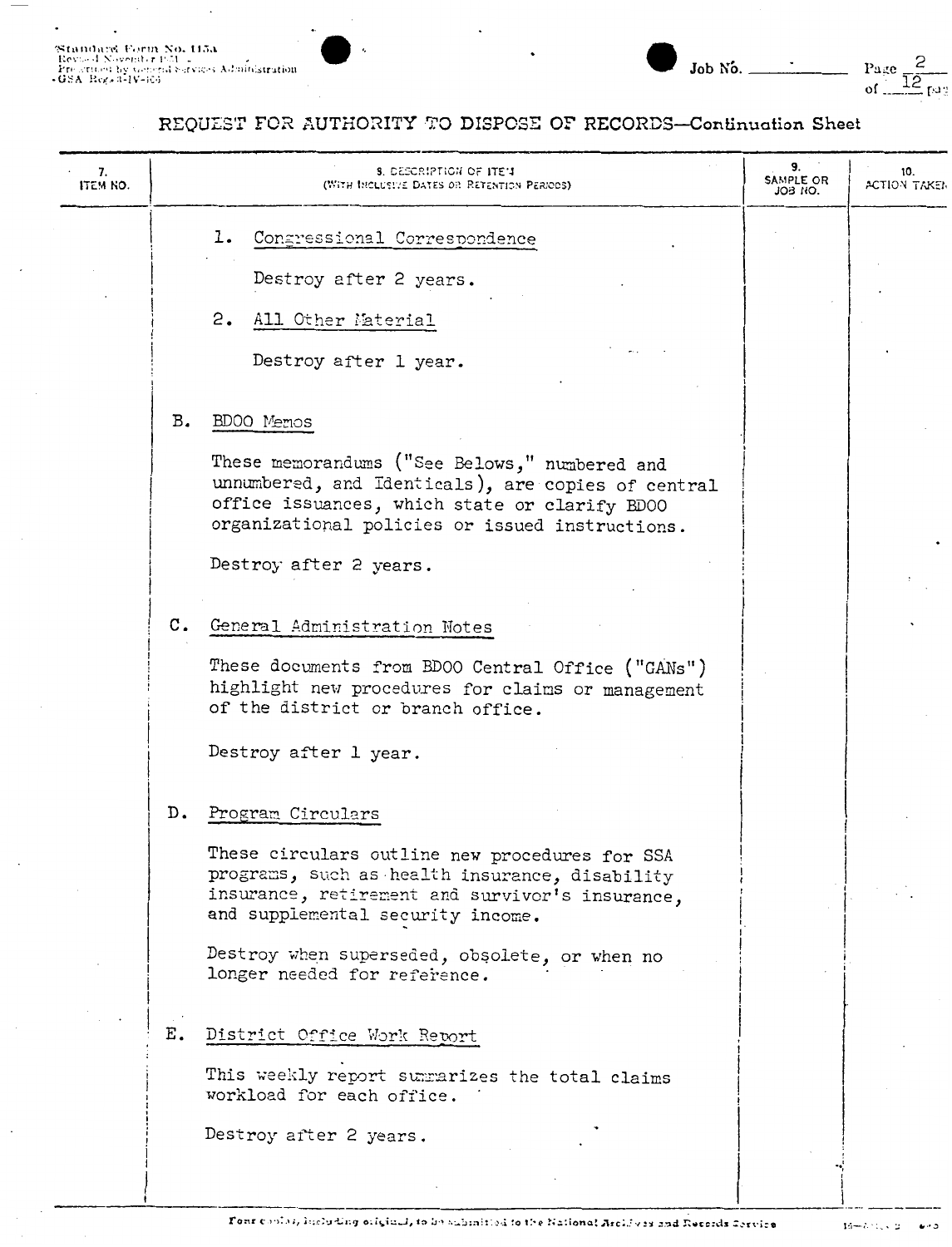Standard Form No. 1155<br>|Revol Nevocia: 1951<br>|Progribal by Gooral Services Administration<br>|GSA||Reg. 3-1V-466

 $\overline{\phantom{a}}$ 

 $\cdot$ 

 $\ddot{\phantom{0}}$ 

# REQUEST FOR AUTHORITY TO DISPOSE OF RECORDS-Continuation Sheet

| 7.<br>CH KJT. |    | 8. DESCRIPTION OF ITEM<br>(WITH INCLUSIVE DATES OR RETENTION PERIODS)                                                                                                                                                                                                                  | 9.<br>SAMPLE OR<br>JO3 NO. | 10.<br>ACTION TAKE! |
|---------------|----|----------------------------------------------------------------------------------------------------------------------------------------------------------------------------------------------------------------------------------------------------------------------------------------|----------------------------|---------------------|
|               | F. | Precedent File Records                                                                                                                                                                                                                                                                 |                            |                     |
|               |    | These records consist of documents related to claims<br>which have become social security precedents. They<br>are the basis for Commissioner's Decisions and<br>Social Security Rulings. These claims were initiated<br>in the district or branch office.                              |                            |                     |
|               |    | Destroy 1 year after precedent has been superseded<br>or is no longer valid.                                                                                                                                                                                                           |                            |                     |
|               |    | G. State and Local Coverage Records                                                                                                                                                                                                                                                    |                            |                     |
|               |    | These records consist of background documents<br>and copies of the final agreement of negotiations<br>with states for social security coverage of their<br>employees.                                                                                                                  |                            |                     |
|               |    | Destroy 1 year after termination of agreement.                                                                                                                                                                                                                                         |                            |                     |
|               | н. | Employer Reporting Records                                                                                                                                                                                                                                                             |                            |                     |
|               |    | These records consist of copies of correspondence<br>on employer reporting of social security deductions.<br>Included are State enumeration projects, reporting<br>by individual employers of domestics, contacts to<br>dissolve discrepancies in reporting, and similar<br>documents. |                            |                     |
|               |    | Destroy after 1 year.                                                                                                                                                                                                                                                                  |                            |                     |
|               |    | I. Survey and Audit Records                                                                                                                                                                                                                                                            |                            |                     |
|               |    | These records consist of copies of audits and<br>reviews performed by the RO or CO in all areas of<br>management and program operations, such as mail,<br>claims, earnings discrepancies, teletype messages,<br>and similar data.                                                      |                            |                     |
|               |    | Destroy after next comparable audit or after 1<br>year, whichever is later.                                                                                                                                                                                                            |                            |                     |
|               |    |                                                                                                                                                                                                                                                                                        |                            |                     |

 $16 + 53 + 25 + 2$  $6 - 3$ 

 $\frac{Page}{of\_12\_pa}$ 

Job No.  $\overline{ }$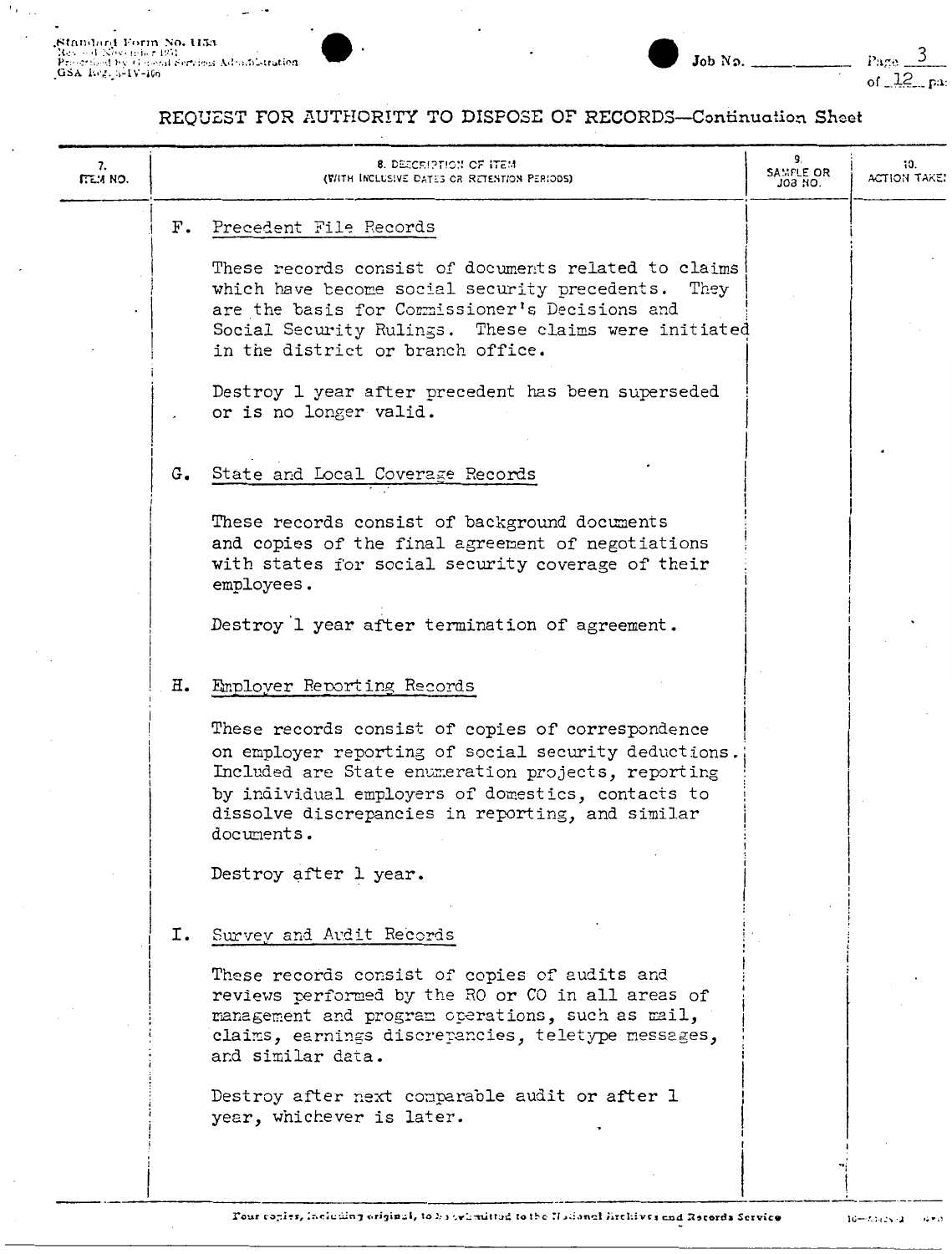$\blacksquare$ 

 $\overline{a}$ 

 $\blacksquare$ 



| 7.<br>ITEM NO. |    | <b>8. DESCRIPTION OF ITEN</b><br>(WITH INCLUSIVE DATES OR RETENTION PERIODS)                                                                                                                                                                                                                                                                                                                                                    | 9.<br>SAMPLE OR<br>.CK 80L | 10.<br>ACTION TAKE! |
|----------------|----|---------------------------------------------------------------------------------------------------------------------------------------------------------------------------------------------------------------------------------------------------------------------------------------------------------------------------------------------------------------------------------------------------------------------------------|----------------------------|---------------------|
|                |    | J. Benefits in Force Report                                                                                                                                                                                                                                                                                                                                                                                                     |                            |                     |
|                |    | This report lists the number of beneficiaries in<br>the service area who are receiving benefits.                                                                                                                                                                                                                                                                                                                                |                            |                     |
|                |    | Destroy after 3 years.                                                                                                                                                                                                                                                                                                                                                                                                          |                            |                     |
|                |    | K. Disability Procedures Records                                                                                                                                                                                                                                                                                                                                                                                                |                            |                     |
|                |    | These records consist of procedures for the<br>handling of disability cases by veterans hospitals,<br>State agencies, and other organizations, and<br>includes related correspondence.                                                                                                                                                                                                                                          |                            |                     |
|                |    | Destroy when superseded, obsolete, or when no<br>longer needed for reference.                                                                                                                                                                                                                                                                                                                                                   |                            |                     |
|                | L. | Health Insurance Procedures Records                                                                                                                                                                                                                                                                                                                                                                                             |                            |                     |
|                |    | These records consist of procedures related to the<br>health insurance program. They pertain to providers<br>of services in the service area of the district or<br>branch office, and include related correspondence.<br>Included are State Buy-In Procedures which consist<br>of background documents related to the review by<br>the RO or CO, HI, of the State buy-in agreement.<br>Also included is related correspondence. |                            |                     |
|                |    | Destroy when superseded, obsolete, or when no<br>longer needed for reference.                                                                                                                                                                                                                                                                                                                                                   |                            |                     |
|                | М. | Supplemental Security Income (SSI) Procedures<br>Records                                                                                                                                                                                                                                                                                                                                                                        |                            |                     |
|                |    | These records consist of procedures related to<br>carrying out the SSI program in the district<br>offices.                                                                                                                                                                                                                                                                                                                      |                            |                     |
|                |    | Destroy when superseded, obsolete, or when no<br>longer needed for reference.                                                                                                                                                                                                                                                                                                                                                   |                            |                     |
|                |    |                                                                                                                                                                                                                                                                                                                                                                                                                                 |                            |                     |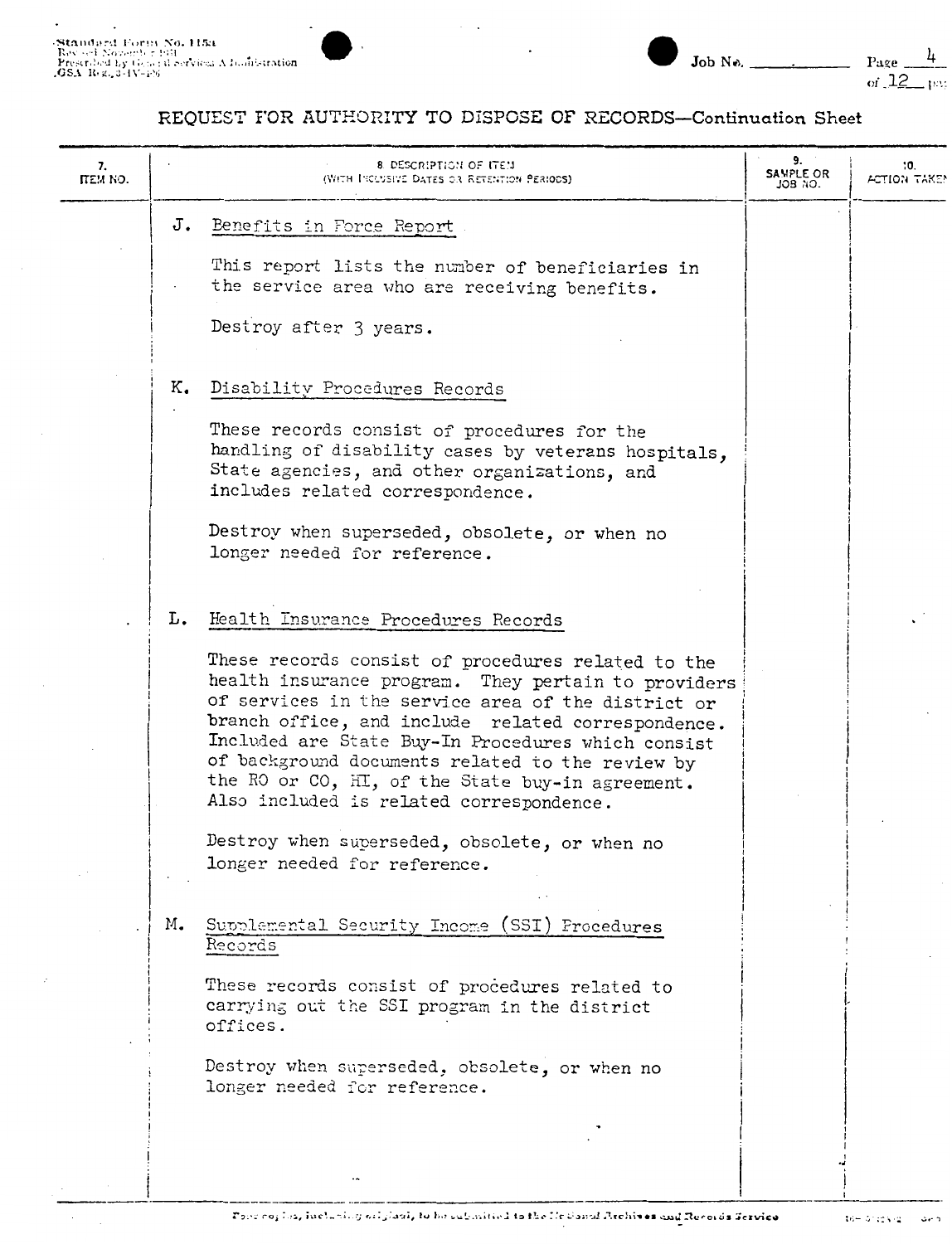"Standford Form No. 115a<br>"Beyood Novem" (1571)<br>"Prezidon by Gon La Services Administration<br>"GSA Teglo3-IV-09"

τÿ.



 $5<sub>1</sub>$ Page<br>of 12  $\ddot{\phantom{a}}$  $632$ 

Job No.

| 7.<br>ITEM NO. | <b>8. DESCRIPTION OF ITEM</b><br>(WITH INCLUDIVE DATES OR ESTENTION PERIODS)                                                                                                                                                                                                                                                                                                                                                                                                                        | 9.<br>SANPLE OR<br>JOB 80. | 10.<br>ACTION TAKEN |
|----------------|-----------------------------------------------------------------------------------------------------------------------------------------------------------------------------------------------------------------------------------------------------------------------------------------------------------------------------------------------------------------------------------------------------------------------------------------------------------------------------------------------------|----------------------------|---------------------|
|                | Service Area Information and Referral Records.<br>N.<br>These records pertain to background information<br>relating to community involvement, such as<br>beneficiary referrals to other service agencies,<br>community relations, related correspondence and<br>similar documents.                                                                                                                                                                                                                  |                            |                     |
|                | Destroy after 2 years.                                                                                                                                                                                                                                                                                                                                                                                                                                                                              |                            |                     |
|                | O. Field Facilities Records<br>These records consist of background material<br>pertaining to the establishment of new offices,<br>such as office specifications, office grade,<br>service area classifications, area research, service<br>area reviews, and similar documents.<br>Destroy 2 years after relocation or close of the<br>office.                                                                                                                                                       |                            |                     |
|                | P. Check Procedure Records<br>These records consist of local procedures<br>established for the processing, auditing, and<br>review of checks. The checks are returned to<br>the district and branch office for social security<br>overpayment, health insurance benefits, supple-<br>mental medical insurance benefits, and similar<br>instances. Also included is SSA-1395, Receipt<br>and Transmittal of Refund Payments--Premium<br>Payments and Returned Benefit Checks, and its<br>equivalent. |                            |                     |
|                | Procedures<br>ı.<br>Destroy when superseded, obsolete, or when no<br>longer needed for reference.<br>2.<br>Form SSA-1395                                                                                                                                                                                                                                                                                                                                                                            |                            |                     |
|                | Destroy after 1 year.                                                                                                                                                                                                                                                                                                                                                                                                                                                                               |                            |                     |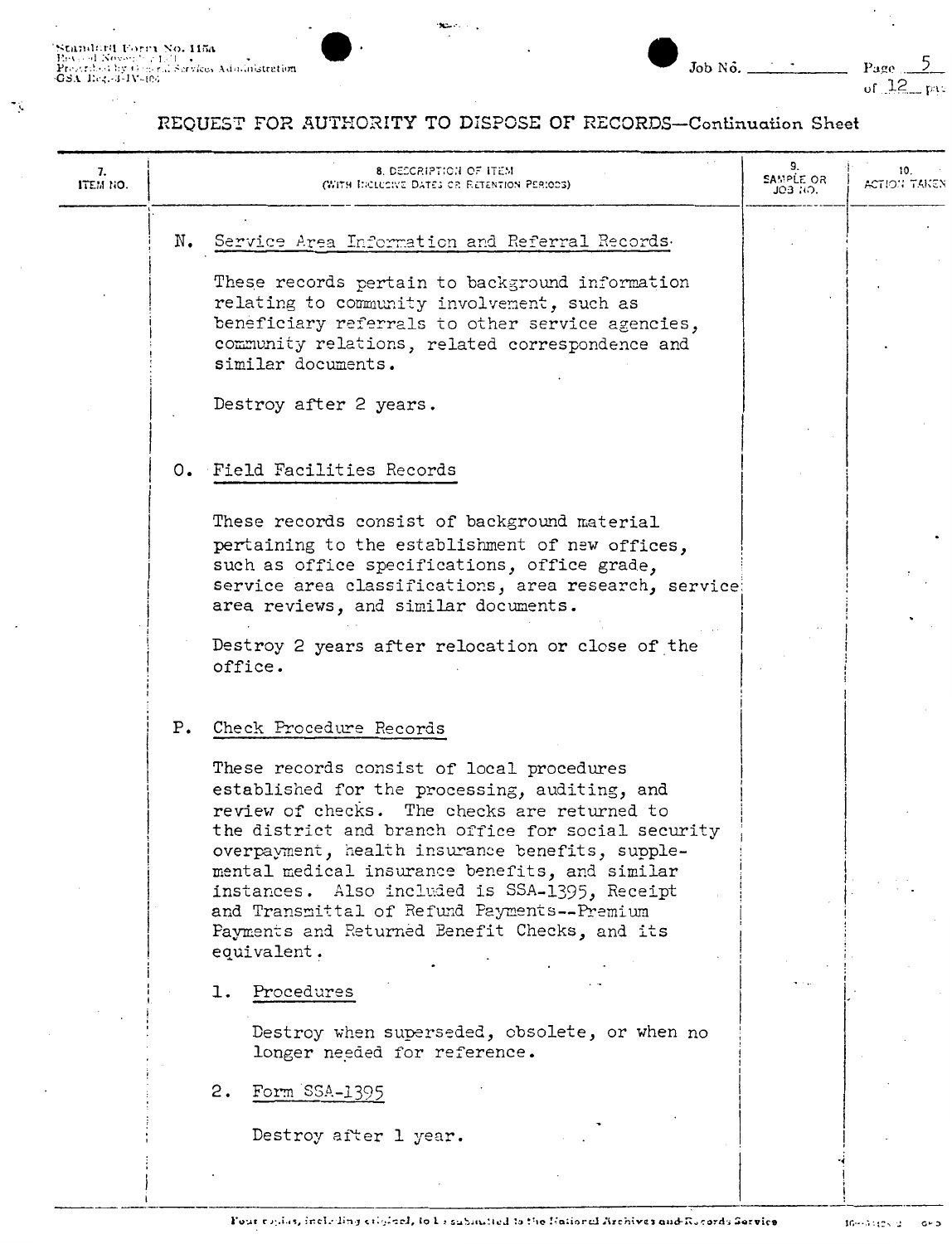$\ddot{\phantom{a}}$ 

 $\ddot{\phantom{a}}$ 



 $\frac{6}{1}$ Page  $01 - 12$ – p∴g

| 7.<br><b>ITEM NO.</b> |               | <b>3. DESCRIPTION OF ITEM</b><br>(WITH INCLUSIVE DATES OR RETENTION PERIODS).                                                                                                                                                                                                                                                                                                                                                                              | 9.<br>SAMPLE OR<br>JOB NO. | 10.<br>ACTION TAKE! |
|-----------------------|---------------|------------------------------------------------------------------------------------------------------------------------------------------------------------------------------------------------------------------------------------------------------------------------------------------------------------------------------------------------------------------------------------------------------------------------------------------------------------|----------------------------|---------------------|
| II.                   |               | DISTRICT OFFICE RECORDS                                                                                                                                                                                                                                                                                                                                                                                                                                    |                            |                     |
|                       |               | These records accumulate in processing claims for<br>social security beneficiaries. Excluded are post-<br>entitlement source documents which are covered<br>elsewhere.                                                                                                                                                                                                                                                                                     |                            |                     |
|                       | Α.            | Develorment Records                                                                                                                                                                                                                                                                                                                                                                                                                                        |                            |                     |
|                       |               | These records are used in developing initial claims<br>for social security benefits. Included is Form<br>SSA-250, District Office Development Record and<br>its equivalent.                                                                                                                                                                                                                                                                                |                            |                     |
|                       |               | Destroy 6 months after completion of development.                                                                                                                                                                                                                                                                                                                                                                                                          |                            |                     |
|                       | $B_{\bullet}$ | Direct Inout Source Documents                                                                                                                                                                                                                                                                                                                                                                                                                              |                            |                     |
|                       |               | These documents contain data which is transmitted<br>electronically to BDP. The information is entered<br>onto the Master Beneficiary Record (NBR). Included<br>are Forms SSA-450, Claims Input Data; SSA-450A,<br>Also Input Document; SSA-450B, Subsequent Claims<br>Input Short Form; SSA-1418, Claims Control Data;<br>SSA-1551, Direct Dealing Provider Input Worksheet;<br>SSA-2489, ARS Request for Critical Case Payment,<br>and equivalent forms. |                            |                     |
|                       |               | Destroy 1 calendar month after receipt of<br>acknowledgement from EDP.                                                                                                                                                                                                                                                                                                                                                                                     |                            |                     |
|                       |               | C. Disability Determination Records                                                                                                                                                                                                                                                                                                                                                                                                                        |                            |                     |
|                       |               | These records are prepared in the district office<br>and forwarded either to the State agency or to<br>BDI for a determination of whether the case meets<br>SSA's definition of disability. The district<br>office receives a copy of the determination.<br>$In-$<br>cluded is Form SSA-831, Disability Determination<br>and Transmittal, and its equivalent.                                                                                              |                            |                     |
|                       |               | District Office Copy                                                                                                                                                                                                                                                                                                                                                                                                                                       |                            |                     |
|                       |               | Destroy after 6 months.                                                                                                                                                                                                                                                                                                                                                                                                                                    |                            |                     |
|                       |               |                                                                                                                                                                                                                                                                                                                                                                                                                                                            |                            |                     |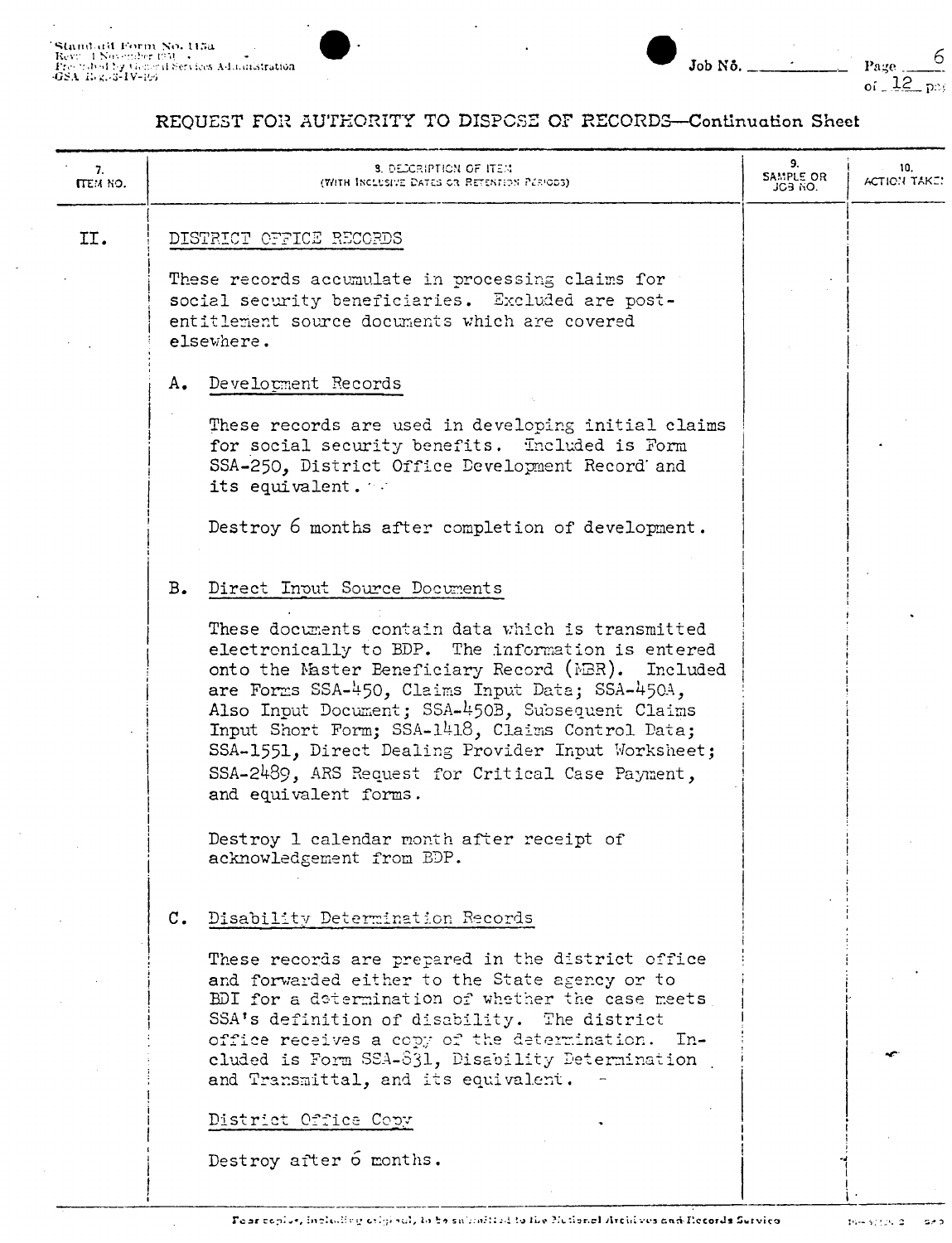$\cdot$ 



# REQUEST FOR AUTHORITY TO DISPOSE OF RECORDS-Continuation Sheet

 $\ddot{\phantom{0}}$ 

| 7.<br>ITEM NO. |                  | 8 DESCRIPTION OF ITEM<br>(WITH INCLUSIVE DATES OR RETENTION PERIODS)                                                                                                                                                                                                                                                                                                                                                                                                                                                                                          | 9.<br>SAMPLE OR<br>JCB NO. | 10.<br><b>ACTION TAKEY</b> |
|----------------|------------------|---------------------------------------------------------------------------------------------------------------------------------------------------------------------------------------------------------------------------------------------------------------------------------------------------------------------------------------------------------------------------------------------------------------------------------------------------------------------------------------------------------------------------------------------------------------|----------------------------|----------------------------|
| III.           |                  | HOUSEKEEPING RECORDS                                                                                                                                                                                                                                                                                                                                                                                                                                                                                                                                          |                            |                            |
|                | A.               | Equipment Records                                                                                                                                                                                                                                                                                                                                                                                                                                                                                                                                             |                            |                            |
|                |                  | These records consist of background material<br>related to equipment used in the district or<br>branch offices, such as copiers, mimeograph<br>machines, typewriters, microfiche readers, and<br>similar equipment. This material contains the<br>specifications, serial number, brochures, and<br>Included is Form SSA-1646,<br>similar information.<br>Statistical Input Data, sent annually to Property<br>Management Branch, OA. This report summarizes the<br>results of onsite inspections performed by regional<br>office or central office personnel. |                            |                            |
|                |                  | Destroy when no longer needed for reference.                                                                                                                                                                                                                                                                                                                                                                                                                                                                                                                  |                            |                            |
|                | $B_{\bullet}$    | Safety Records                                                                                                                                                                                                                                                                                                                                                                                                                                                                                                                                                |                            |                            |
|                |                  | These records pertain to personal safety in the<br>district and branch office buildings. Included are<br>the Facility Disaster Control Plan, safety regula-<br>tions, equipment safety background material,<br>questionnaires on occupational safety made to the<br>regional office, and similar documents.                                                                                                                                                                                                                                                   |                            |                            |
|                |                  | Destroy when no longer needed for reference.                                                                                                                                                                                                                                                                                                                                                                                                                                                                                                                  |                            |                            |
|                | $\mathfrak{c}$ . | Employee Health Records                                                                                                                                                                                                                                                                                                                                                                                                                                                                                                                                       |                            |                            |
|                |                  | These documents relate to employee health projects,<br>such as prevention shots, monthly report from the<br>HEW health unit, and similar material.                                                                                                                                                                                                                                                                                                                                                                                                            |                            |                            |
|                |                  | Destroy after 2 years.                                                                                                                                                                                                                                                                                                                                                                                                                                                                                                                                        |                            |                            |
|                | $D_{\bullet}$    | Financial Records                                                                                                                                                                                                                                                                                                                                                                                                                                                                                                                                             |                            |                            |
|                |                  | These records consist of documents relating to the<br>firancial operations of the district or branch<br>Included, but not limited to, are:<br>office.                                                                                                                                                                                                                                                                                                                                                                                                         |                            |                            |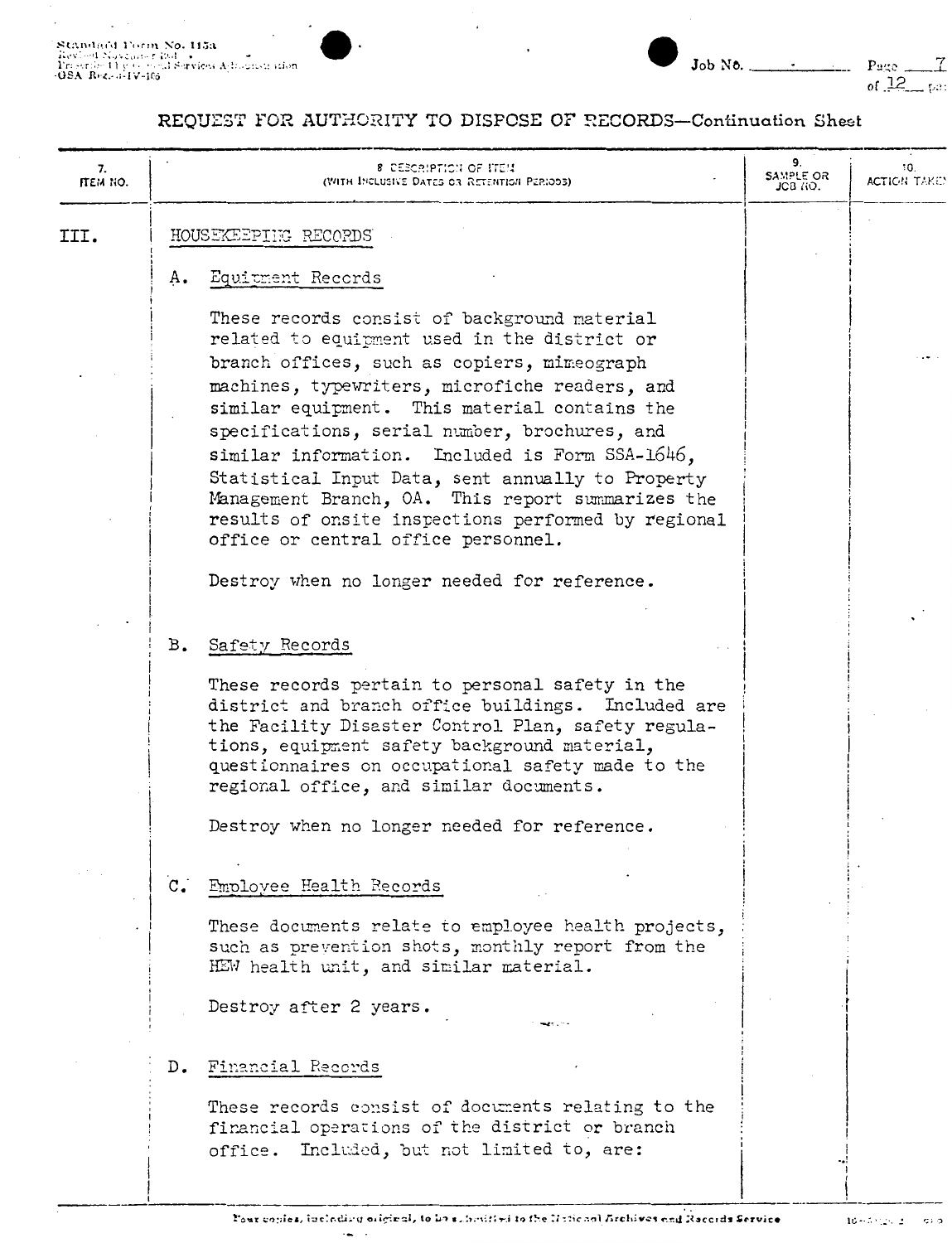



 $\frac{8}{1}$ 

| 7.<br>ITEM NO. |    | <b>8. DESCRIPTION OF ITEM</b><br>(WITH INCLUSIVE DATES OR RETENTION PEFICOS).                                                                                                                                                                                                          | 9.<br><b>SAMPLE CR</b><br>LON EQL | 10.<br><b>ACTIC'S TEXEN</b> |
|----------------|----|----------------------------------------------------------------------------------------------------------------------------------------------------------------------------------------------------------------------------------------------------------------------------------------|-----------------------------------|-----------------------------|
|                |    | 1. Individual Procurement Transactions                                                                                                                                                                                                                                                 |                                   |                             |
|                |    | These records consist of copies of requisitions.<br>purchase orders, invoices, receiving reports,<br>and comparable contractual instruments for<br>local purchases of equipment and services.                                                                                          |                                   |                             |
|                |    | Destroy after 2 years, except that material<br>for transactions made under the provisions of<br>ADS Guide BD00.f:130-34, Small Purchase<br>Procedures (Local Purchase) must be retained<br>for 3 years following the year in which the<br>transaction is consummated.                  |                                   |                             |
|                | 2. | Payroll Authorization Records                                                                                                                                                                                                                                                          |                                   |                             |
|                |    | These records authorize persons to pick up<br>payroll checks and bonds for SSA employees<br>from the Regional Disbursing Center. Included<br>is Form SF 1195, Recommendation and Designation<br>of Agent to Receive and Deliver Checks and<br>Savings Bonds, and equivalent documents. |                                   |                             |
|                |    | Destroy when superseded.                                                                                                                                                                                                                                                               |                                   |                             |
|                | 3. | Employee Payroll Error Records                                                                                                                                                                                                                                                         |                                   |                             |
|                |    | These records are used to report payroll<br>errors to HEW. Included is Form HEW-411,<br>Payroll Notification Form, and HEW-411A,<br>Error Notice and equivalent documents.                                                                                                             |                                   |                             |
|                |    | Destroy after 1 year.                                                                                                                                                                                                                                                                  |                                   |                             |
|                | 4. | Telephone Bills                                                                                                                                                                                                                                                                        |                                   |                             |
|                |    | These records are copies of bills, the<br>originals of which are sent to OA Financial<br>Management.                                                                                                                                                                                   |                                   |                             |
|                |    | Destroy after 6 months.                                                                                                                                                                                                                                                                |                                   |                             |
|                | 5. | Petty Cash Vouchers                                                                                                                                                                                                                                                                    |                                   |                             |
|                |    | Reimbursement Voucher, SF 1129, or equivalent<br>documents.                                                                                                                                                                                                                            |                                   |                             |
|                |    | Destroy after 3 years.                                                                                                                                                                                                                                                                 |                                   |                             |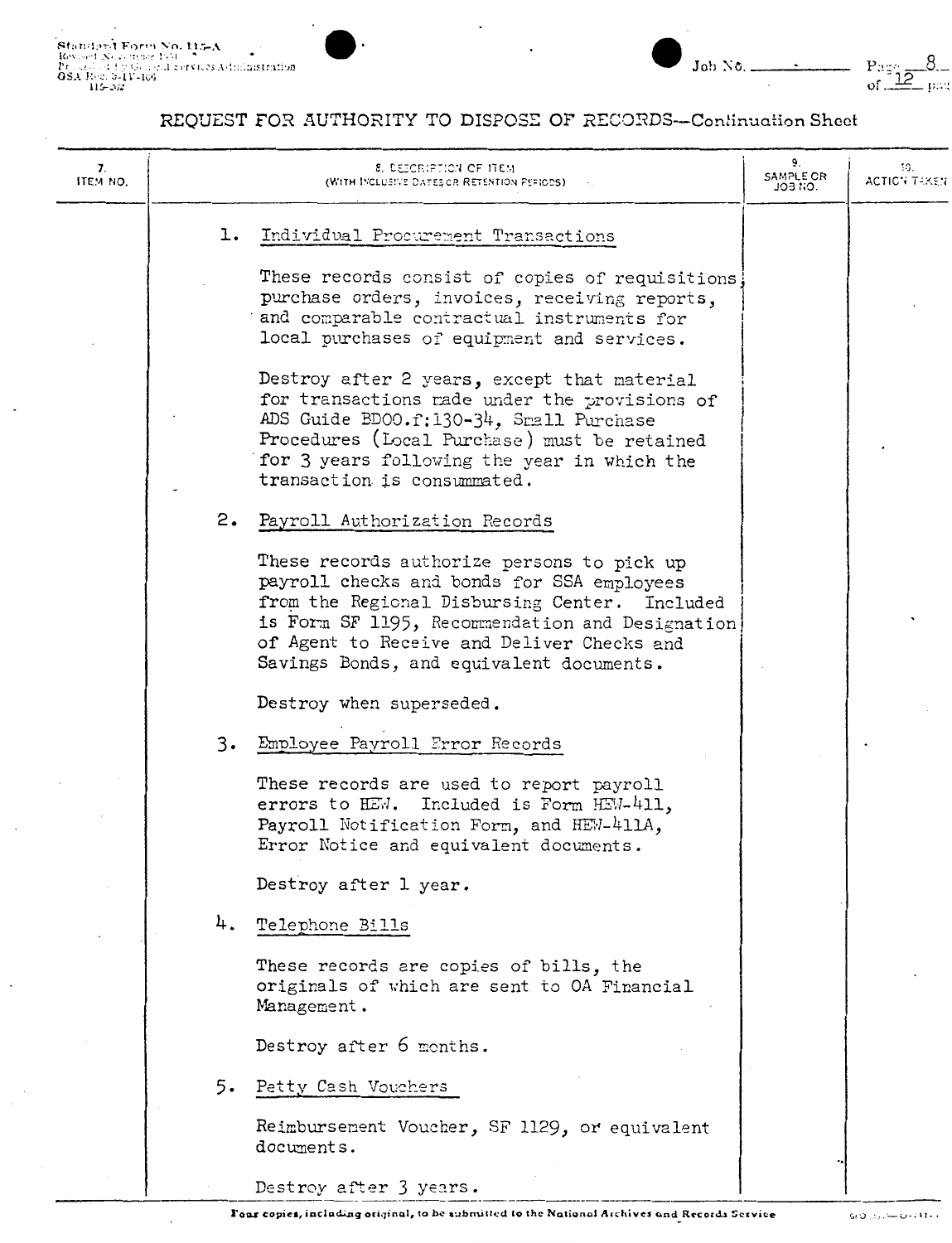$P_{\text{age}} \frac{9}{6 \text{ m}^2}$ 

Job No.

| 7.<br>ITEM NO. |    | <b>8. DESCRIPTION OF ITEM</b><br>(WITH INOLLOWE DATES OR RETENTION PERIODS)                                                                                                                                                                                                                                                                                                                              | 9.<br>SAMPLE OR<br>JOB NO. | 10.<br><b>ACTION TAKEN</b> |
|----------------|----|----------------------------------------------------------------------------------------------------------------------------------------------------------------------------------------------------------------------------------------------------------------------------------------------------------------------------------------------------------------------------------------------------------|----------------------------|----------------------------|
|                | Е. | District Office Security Records                                                                                                                                                                                                                                                                                                                                                                         |                            |                            |
|                |    | These records consist of correspondence relating<br>to the security of the district or branch office,<br>such as arrangements for guards, reports of thefts,<br>issuance of keys to authorized persons, and<br>similar documents.                                                                                                                                                                        |                            |                            |
|                |    | Destroy when no longer needed for reference.                                                                                                                                                                                                                                                                                                                                                             |                            |                            |
|                | F. | Travel and Farking Records                                                                                                                                                                                                                                                                                                                                                                               |                            |                            |
|                |    | These records consist of documents related to<br>travel of district or branch office personnel.<br>Included are documents related to the use of<br>Government vehicles, such as requests for<br>official parking permits, and similar documents.<br>Also included are Forms HEW-1, Travel Order,<br>SF 1012, Travel Voucher, SSA-2376, Service<br>Area Travel Plan and Budget, and similar<br>documents. |                            |                            |
|                |    | Destroy after 3 years.                                                                                                                                                                                                                                                                                                                                                                                   |                            |                            |
|                |    | G. Office Service and Supply Records                                                                                                                                                                                                                                                                                                                                                                     |                            |                            |
|                |    | These documents relate to ordinary supplies and<br>equipment used by an office; office space and<br>utilities, communications, transportation,<br>custodial, or other services required by an<br>office; and to the general maintenance of an<br>office. These records include, but are not<br>limited to:                                                                                               |                            |                            |
|                |    | Requests for supplies, receipts for supplies<br>ı.<br>and equipment, and similar papers pertaining<br>to office supply matters.                                                                                                                                                                                                                                                                          |                            |                            |
|                |    | 2.<br>Requests for publications and blank forms, and<br>other papers related to the supply and distri-<br>bution of publications to the office.                                                                                                                                                                                                                                                          |                            |                            |
|                |    | Documents related to local transportation and<br>3.<br>custodial service required by an office.                                                                                                                                                                                                                                                                                                          |                            |                            |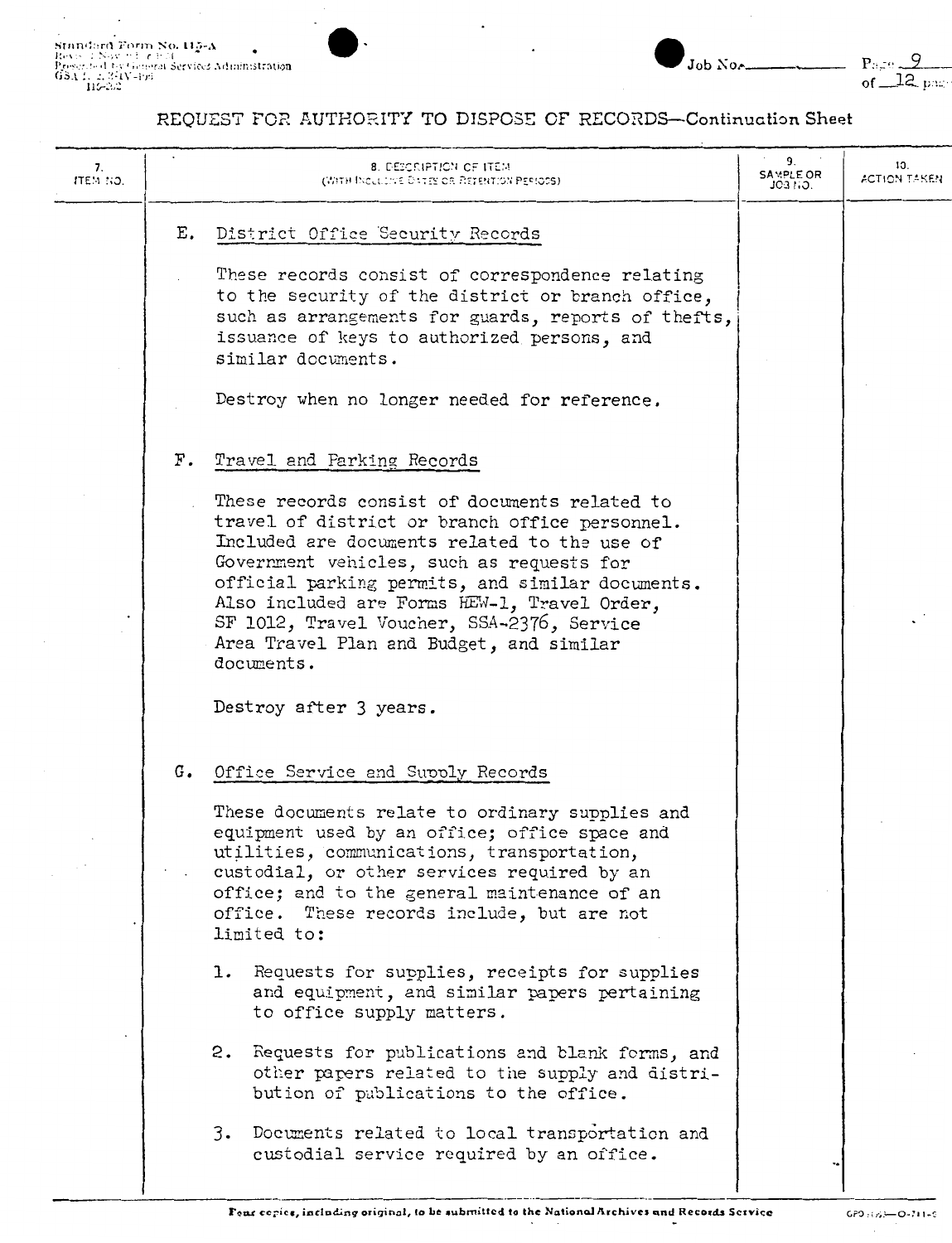$\cdot$ 

# REQUEST FOR AUTHORITY TO DISPOSE OF RECORDS-Continuation Sheet

| 7.<br>ITEM NO. | <b>8 DESCRIPTION OF ITEM</b><br>(WITH INCLUSIVE DATES OR RETENTION PERIODS)                                                                                                                                                                                                                                                                                                                                                                                                                      | Э.<br><b>SAMPLE OR</b><br>JOB NO. | 10.<br>ACTIC'I TAKEN |
|----------------|--------------------------------------------------------------------------------------------------------------------------------------------------------------------------------------------------------------------------------------------------------------------------------------------------------------------------------------------------------------------------------------------------------------------------------------------------------------------------------------------------|-----------------------------------|----------------------|
|                | 4. Requests for installation of telephones,<br>telephone extensions, requests for change<br>to telephone directories, and similar papers.<br>Destroy after 2 years.                                                                                                                                                                                                                                                                                                                              |                                   |                      |
|                | Training<br>н.                                                                                                                                                                                                                                                                                                                                                                                                                                                                                   |                                   |                      |
|                | These documents pertain to the training of district<br>and branch office personnel. Included is summer<br>training of students, and other nonagency<br>Included is background material for<br>personnel.<br>training, such as brochures and schedules for<br>courses sponsored by the Civil Service Commission,<br>GETA, SSA Central Office, and related material.                                                                                                                               |                                   |                      |
|                | Destroy after 1 year or when no longer needed for<br>reference.                                                                                                                                                                                                                                                                                                                                                                                                                                  |                                   |                      |
|                | Overtime Report<br>I.<br>This weekly report contains information on overtime<br>worked by district and branch office personnel.<br>The information is consolidated in the RO and<br>forwarded to CO.                                                                                                                                                                                                                                                                                             |                                   |                      |
|                | Destroy after 1 year.                                                                                                                                                                                                                                                                                                                                                                                                                                                                            |                                   |                      |
| IV.            | PERSONNEL RECORDS<br>These records cover those maintained by both the<br>district office and by the branch office.                                                                                                                                                                                                                                                                                                                                                                               |                                   |                      |
|                | Operating Officials' Personnel Records<br>Α.                                                                                                                                                                                                                                                                                                                                                                                                                                                     |                                   |                      |
|                | These records consist of working copies of<br>employees records. The official copies of these<br>records are maintained in the official personnel<br>folders in the DHEM Regional Personnel Office.<br>Included are copies of SF-52, Request for<br>Personnel Action; employee appraisals, employee<br>records cards, within-grade notifications; reports<br>of employee interview concerning rating, appraisal,<br>and job conduct, and similar documents pertaining<br>to initudual employees. |                                   |                      |

Four copier, including original, to be submitted to the National Archives and Records Service

 $\overline{\phantom{a}}$ 

Page  $\frac{10}{\text{of } \frac{1}{20}}$ 

Job Nq.  $=$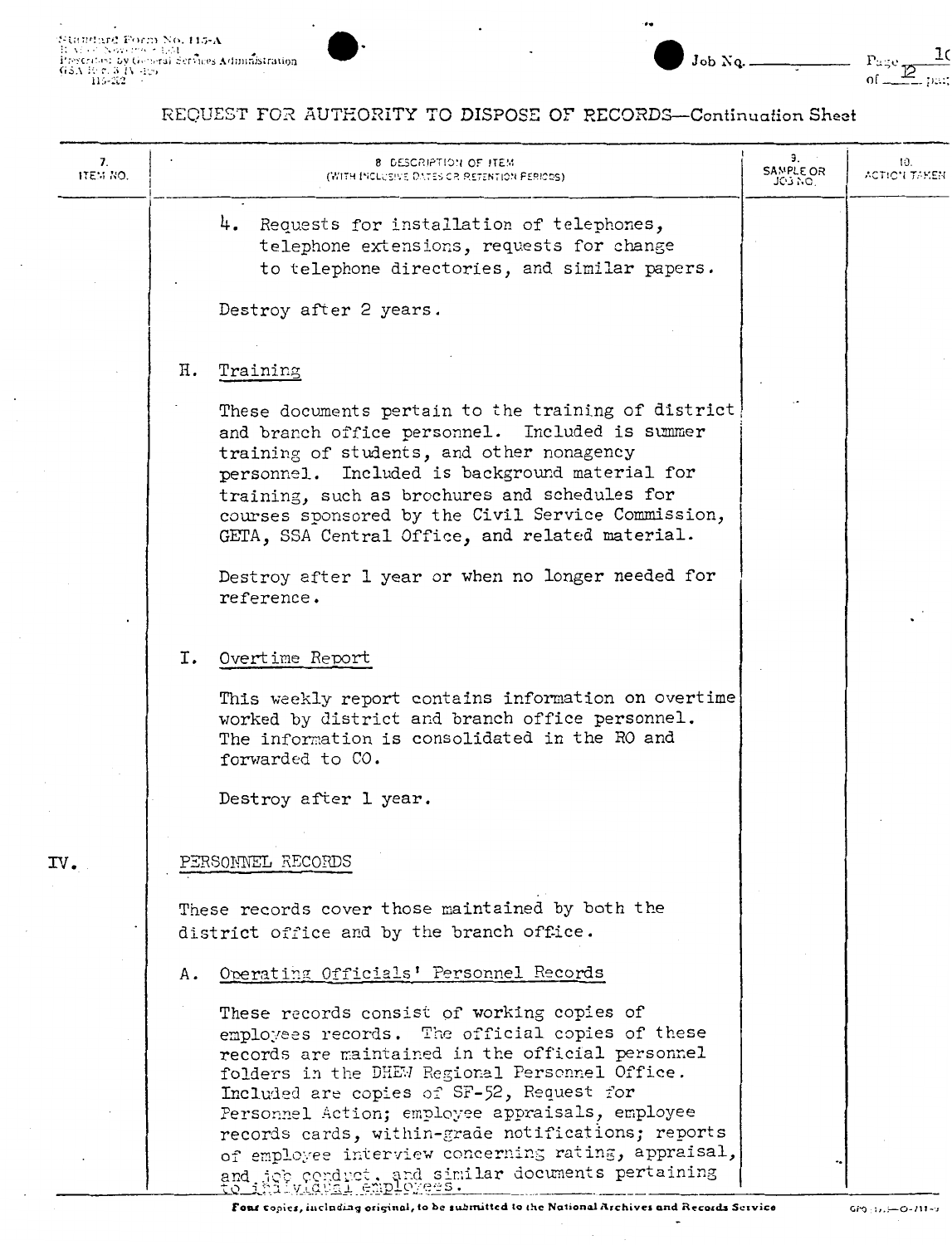# REQUEST FOR AUTHORITY TO DISPOSE OF RECORDS-Continuation Sheet

Job No.  $-$ 

 $\mathfrak{p}$ 

 $\frac{\text{Page} \cdot \text{12}}{\text{of} \cdot \text{12}}$  p.s.

| 7.<br>ITEM NO. |    | <b>8. DECORIPTION OF ITEM</b><br>(WITH INCLUSIVE DATES OR RETENTION PERIODS)                                                                                                                                                            | 9.<br>SAMPLE OR<br>JO3 110. | 10.<br>ACTION TAKEN |
|----------------|----|-----------------------------------------------------------------------------------------------------------------------------------------------------------------------------------------------------------------------------------------|-----------------------------|---------------------|
|                |    | Destroy in accordance with Appendix B, Filing<br>Retention Table (Employee Records and Files),<br>Chapter IX, SSA Guide 1-4, Personnel Guide for<br>Supervisors.                                                                        |                             |                     |
|                | в. | Employee Leave Records                                                                                                                                                                                                                  |                             |                     |
|                |    | Destroy in accordance with Ceneral Records<br>Schedule No. 2, Exhibit 1, ADS Guide 40-2.                                                                                                                                                |                             |                     |
|                | c. | Employment Records                                                                                                                                                                                                                      |                             |                     |
|                |    | These documents pertain to employment in the<br>district or branch office. Included, but not<br>limited to, are:                                                                                                                        |                             |                     |
|                |    | Local vacancy announcements.<br>ı.                                                                                                                                                                                                      |                             |                     |
|                |    | 2. Requests for transfer into and out of the<br>district or branch office.                                                                                                                                                              |                             |                     |
|                |    | 3.<br>FSEE and college recruitment.                                                                                                                                                                                                     |                             |                     |
|                |    | 4.<br>Summer aide employment.                                                                                                                                                                                                           |                             |                     |
|                |    | Promotion committee establishment.<br>5.                                                                                                                                                                                                |                             |                     |
|                |    | 6. Position descriptions.                                                                                                                                                                                                               |                             |                     |
|                |    | Destroy when superseded, obsolete, or when no longer<br>needed for reference.                                                                                                                                                           |                             |                     |
|                |    | D. SSA Vacancy Announcements                                                                                                                                                                                                            |                             |                     |
|                |    | These records include central office-originated<br>teletype announcements of SSA vacancies for<br>grades CS-14 and above, vacancy announcements<br>issued in the field by the Regional Personnel<br>Offices, and similar announcements. |                             |                     |
|                |    | Destroy after 3 months.                                                                                                                                                                                                                 |                             |                     |
|                |    |                                                                                                                                                                                                                                         |                             |                     |
|                |    |                                                                                                                                                                                                                                         |                             |                     |

 $\cdot$ 

 $\downarrow$ 

 $GPO: 195 \rightarrow O-711 - 5$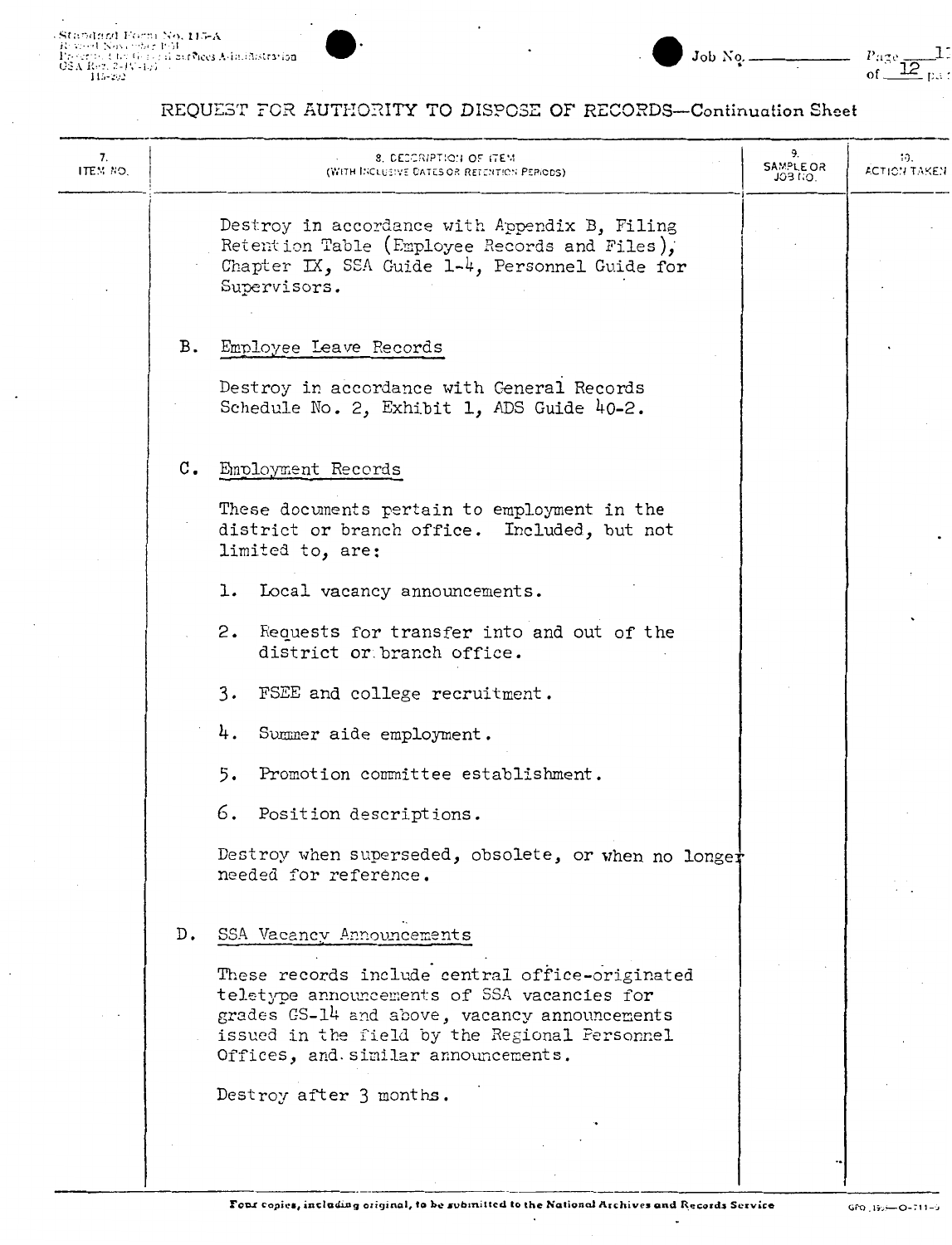# Job No.

Parte  $\frac{12}{\text{of } \frac{12}{\text{of } \frac{12}{\text{of}}}$ 

# REQUEST FOR AUTHORITY TO DISPOSE OF RECORDS-Continuation Sheet

| 7.<br>ITEM NO. | <b>8. DESCRIPTION OF ITEM</b><br>(WITH INCLUSIVE DATES OR RETENTION PEPIODS).                                                                                                                                                                                                                                                                                                                                                                                                                                                  | 9.<br><b>SAMPLE OR</b><br>ON EOL | 10.<br>ACTION TAKEN |
|----------------|--------------------------------------------------------------------------------------------------------------------------------------------------------------------------------------------------------------------------------------------------------------------------------------------------------------------------------------------------------------------------------------------------------------------------------------------------------------------------------------------------------------------------------|----------------------------------|---------------------|
| v.             | OFFICE REFERENCE RECORDS                                                                                                                                                                                                                                                                                                                                                                                                                                                                                                       |                                  |                     |
|                | These records are maintained to provide a source of<br>readily available reference materials for an office.                                                                                                                                                                                                                                                                                                                                                                                                                    |                                  |                     |
|                | A. Reading Files                                                                                                                                                                                                                                                                                                                                                                                                                                                                                                               |                                  |                     |
|                | These files consist of extra copies of outgoing<br>communications, arranged chronologically, which<br>are maintained for review by staff members.                                                                                                                                                                                                                                                                                                                                                                              |                                  |                     |
|                | Destroy after 1 year.                                                                                                                                                                                                                                                                                                                                                                                                                                                                                                          |                                  |                     |
|                | B. Technical and Reference Publications                                                                                                                                                                                                                                                                                                                                                                                                                                                                                        |                                  |                     |
|                | These records consist of copies of issuances,<br>including reference binders and other publications<br>issued by any element of DHEW, SSA, other<br>Government agencies, and non-Governmental<br>organizations, which are maintained by an office<br>for reference purposes. These files also include<br>memorandums, letters, messages, or other documents<br>used to transmit program instructions in advance<br>of official SSA issuances.<br>Destroy when superseded, obsolete, or when no<br>longer needed for reference. |                                  |                     |
|                |                                                                                                                                                                                                                                                                                                                                                                                                                                                                                                                                |                                  |                     |
|                | $\sim$ 10 $\pm$                                                                                                                                                                                                                                                                                                                                                                                                                                                                                                                |                                  |                     |
|                | $\sim 10^{11}$ m $^{-1}$<br><b>Contractor</b><br>$\sim 10^{-11}$                                                                                                                                                                                                                                                                                                                                                                                                                                                               |                                  |                     |
|                | $\sim$<br>$\sim$                                                                                                                                                                                                                                                                                                                                                                                                                                                                                                               |                                  |                     |
|                |                                                                                                                                                                                                                                                                                                                                                                                                                                                                                                                                |                                  |                     |
|                |                                                                                                                                                                                                                                                                                                                                                                                                                                                                                                                                |                                  |                     |
|                |                                                                                                                                                                                                                                                                                                                                                                                                                                                                                                                                |                                  |                     |

 $\overline{a}$